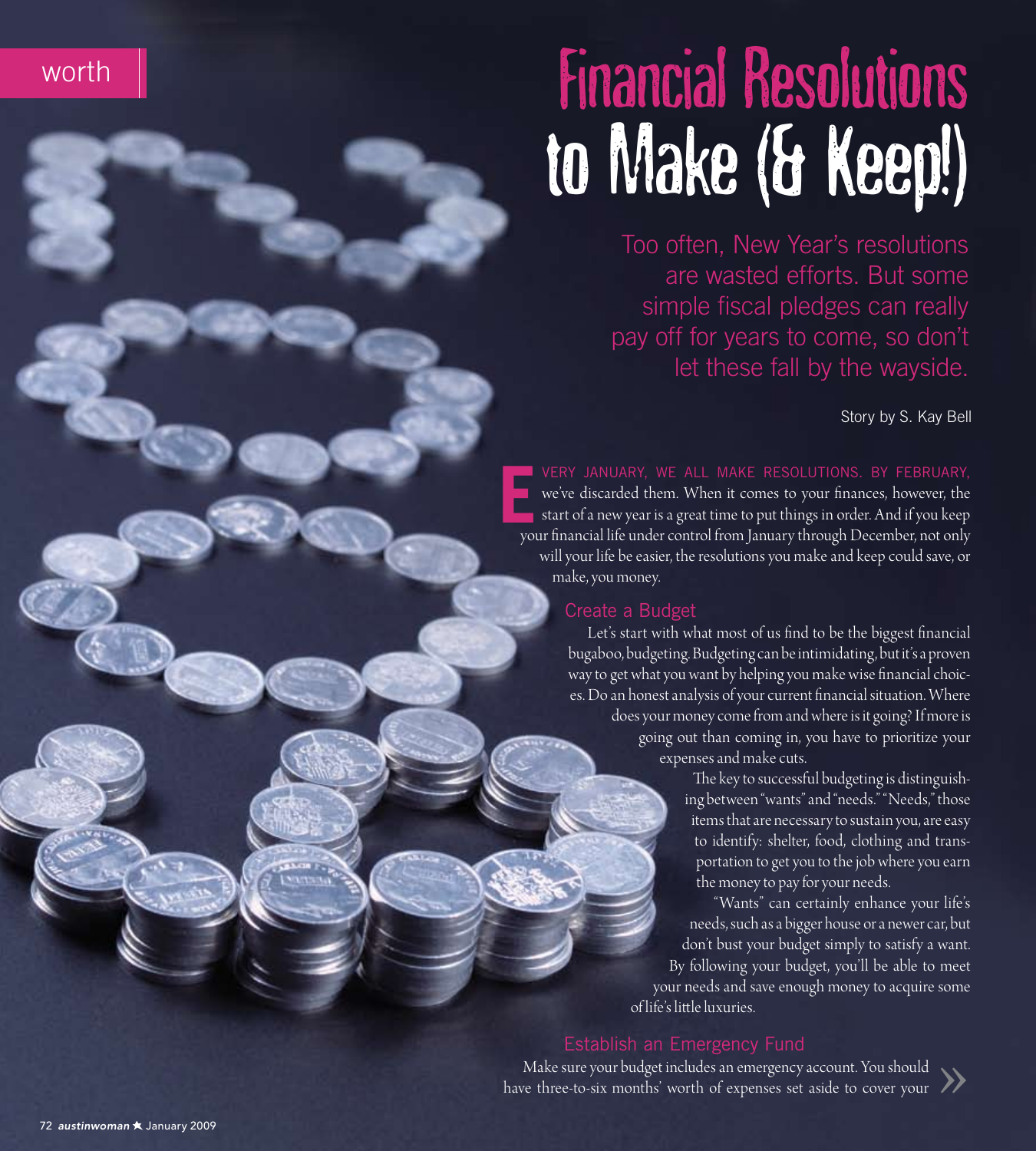needs. Keep this money in a separate account so you won't be tempted to spend it. Also make sure it's a savings vehicle that you can easily get to if the worst happens. A high-interest paying account is nice, but you don't want to pay a penalty if you need to get to the emergency money before you meet the fund's withdrawal terms.

#### Check your Credit Report

Identity theft, while not getting the attention it did years ago, remains a problem. Too often, you don't discover your credit has been compromised until you need it. So before you apply for that loan, check your credit reports to make sure there are no discrepancies or problems in your credit history.

Thanks to the 2003 Fair and Accurate Credit Transactions Act, you are entitled to a free copy of this important consumer document every year from each of the three credit-reporting agencies, Equifax, Experian and TransUnion. All you have to do is ask. You can call toll-free at 877.322.8228 or go to www.AnnualCreditReport.com. This is the only authorized credit request website, so don't be fooled by offers from sound-alike sites.

Most of the time, the same data shows up in each report, so take full advantage of your free copies by staggering your requests. Ask for Experian's data now, TransUnion's information in May and Equifax's in September; then start the process over next January. If between credit bureau checks you're denied a loan because of your credit data, the law still allows you to get free credit reports to find out what is the problem in your file.

#### Take Care of Estate Planning

Discussing end-of-life issues is never comfortable, but estate planning is critical, both to you and your loved ones. "People hear the word 'estate' and automatically think 'rich," said Brooke Hardie, an Austin estate planning attorney. But regardless of your financial standing, if you own a piece of real property or any kind of assets, you need a plan for the ultimate distribution of your estate. "You want to make sure your property goes where you want it," said Hardie. "If you don't, the state will take care of those decisions."

Hardie said that no matter how much or little you own, what debts you have or who's in your family, you need to have a will, medical power of attorney, living will and durable power or attorney for finances.

Most people are familiar with a will, which tells your friends, family and the state of Texas how you want your assets distributed. With a medical power of attorney, you appoint a person to act on your behalf, bearing in mind what you would have wanted, in the event you can't make your own medical decisions. A living will allows you to designate whether you want to remain on life support and gives some guidance on how that decision should be carried out. "It's an important document if you know where you stand on that issue," said Hardie. "It takes the burden off the next of kin."

The fourth estate planning component is a durable power or attorney for finances. "This is a powerful document, a document that in essence, unless you limit it, enables someone to step into your shoes from a financial perspective," said Hardie. "If you're incapacitated or just unavailable, say you're off to war, the person you designate can do what needs to be done to keep your finances going. They are, from a financial perspective, you."

If you have minor children, you'll also want to have a formal guardianship plan. "In this designation, which can be made in your will or separate

document altogether, you determine who you would like to take care of your children and the judge will take extra notice of the fact," said Hardie. If your preferred guardian checks out, the court will make it official. And just as important sometimes, noted Hardie, you can specifically say you don't want someone to be appointed legal guardian.

#### Double Check your Beneficiaries

Do you have a retirement account at work? When you established the plan, you named a beneficiary. Make sure that is still the person you want to eventually have the account. Do the same with any insurance policies. Ordinarily, assets with pay-on-death provisions pass outside of the probate estate. This means they will automatically go to the designated beneficiary, even if your will has a contradictory provision. Prevent such unintended inheritances by making sure your beneficiary designations are correct.

#### Evaluate your Insurance

When you're looking at your life insurance to make sure the beneficiary is correct, also evaluate whether the amount of insurance you're carrying is appropriate. If you obtained the policy to pay off a mortgage in case a wage-earner died but now your home loan is paid or nearly so, you might be carrying, and paying for too much coverage. Also check your disability, homeowners and auto policies. Make sure your home insurance reflects the current value of your home and that you have costreplacement coverage.

#### Document your Efforts

If you're the person who handles your family's money, make sure you have a backup plan. Talk See FINANCIAL RESOLUTIONS on page 103